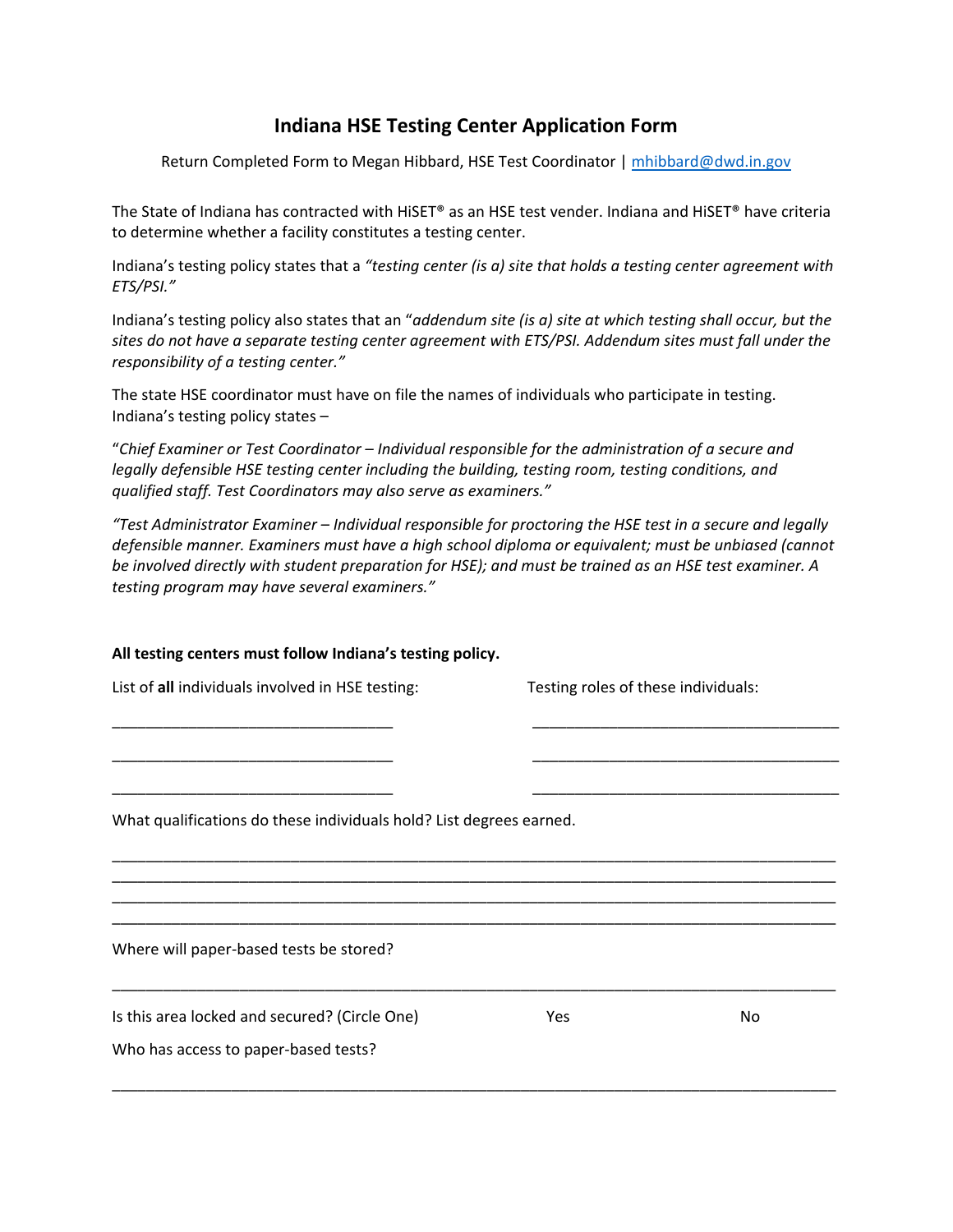Are there individuals not involved in testing who have access to these tests? (Circle One) Yes No

If yes, who are the individual(s) who have access to these tests?

| What is/are their role(s) at this facility?                                                                                                                                                                                                                                                                      |
|------------------------------------------------------------------------------------------------------------------------------------------------------------------------------------------------------------------------------------------------------------------------------------------------------------------|
|                                                                                                                                                                                                                                                                                                                  |
| Will paper-based tests be locked in a file cabinet?<br>(Circle One) Yes<br>No                                                                                                                                                                                                                                    |
| If tests are stored in a file cabinet, where is the location of the cabinet?                                                                                                                                                                                                                                     |
| Is the file cabinet always locked? (Circle One)<br>No<br>Yes                                                                                                                                                                                                                                                     |
| Is there anyone else, not affiliated with testing, who has access to the file cabinet?<br>(Circle One)<br>Yes<br>No<br>If so, who is/are the individual(s) and what do they do?                                                                                                                                  |
|                                                                                                                                                                                                                                                                                                                  |
| Teachers may help students register for the test, but they may not have access to the HiSET® portal.<br>They may not look up grades or have a username or password. Only testing personal may access grades<br>and student information. List individuals who would have access to the HiSET® portal their roles. |
|                                                                                                                                                                                                                                                                                                                  |
|                                                                                                                                                                                                                                                                                                                  |
|                                                                                                                                                                                                                                                                                                                  |
| Accommodations: Does your facility have the capability to provide testing accommodations?<br>(Circle One) Yes<br>No                                                                                                                                                                                              |

Who is helping student(s) with testing accommodations and what is his/her role at the facility?

What other information would you like the State of Indiana to know when considering this facility as a testing center?

\_\_\_\_\_\_\_\_\_\_\_\_\_\_\_\_\_\_\_\_\_\_\_\_\_\_\_\_\_\_\_\_\_\_\_\_\_\_\_\_\_\_\_\_\_\_\_\_\_\_\_\_\_\_\_\_\_\_\_\_\_\_\_\_\_\_\_\_\_\_\_\_\_\_\_\_\_\_\_\_\_\_\_\_\_ \_\_\_\_\_\_\_\_\_\_\_\_\_\_\_\_\_\_\_\_\_\_\_\_\_\_\_\_\_\_\_\_\_\_\_\_\_\_\_\_\_\_\_\_\_\_\_\_\_\_\_\_\_\_\_\_\_\_\_\_\_\_\_\_\_\_\_\_\_\_\_\_\_\_\_\_\_\_\_\_\_\_\_\_\_

\_\_\_\_\_\_\_\_\_\_\_\_\_\_\_\_\_\_\_\_\_\_\_\_\_\_\_\_\_\_\_\_\_\_\_\_\_\_\_\_\_\_\_\_\_\_\_\_\_\_\_\_\_\_\_\_\_\_\_\_\_\_\_\_\_\_\_\_\_\_\_\_\_\_\_\_\_\_\_\_\_\_\_\_\_ \_\_\_\_\_\_\_\_\_\_\_\_\_\_\_\_\_\_\_\_\_\_\_\_\_\_\_\_\_\_\_\_\_\_\_\_\_\_\_\_\_\_\_\_\_\_\_\_\_\_\_\_\_\_\_\_\_\_\_\_\_\_\_\_\_\_\_\_\_\_\_\_\_\_\_\_\_\_\_\_\_\_\_\_\_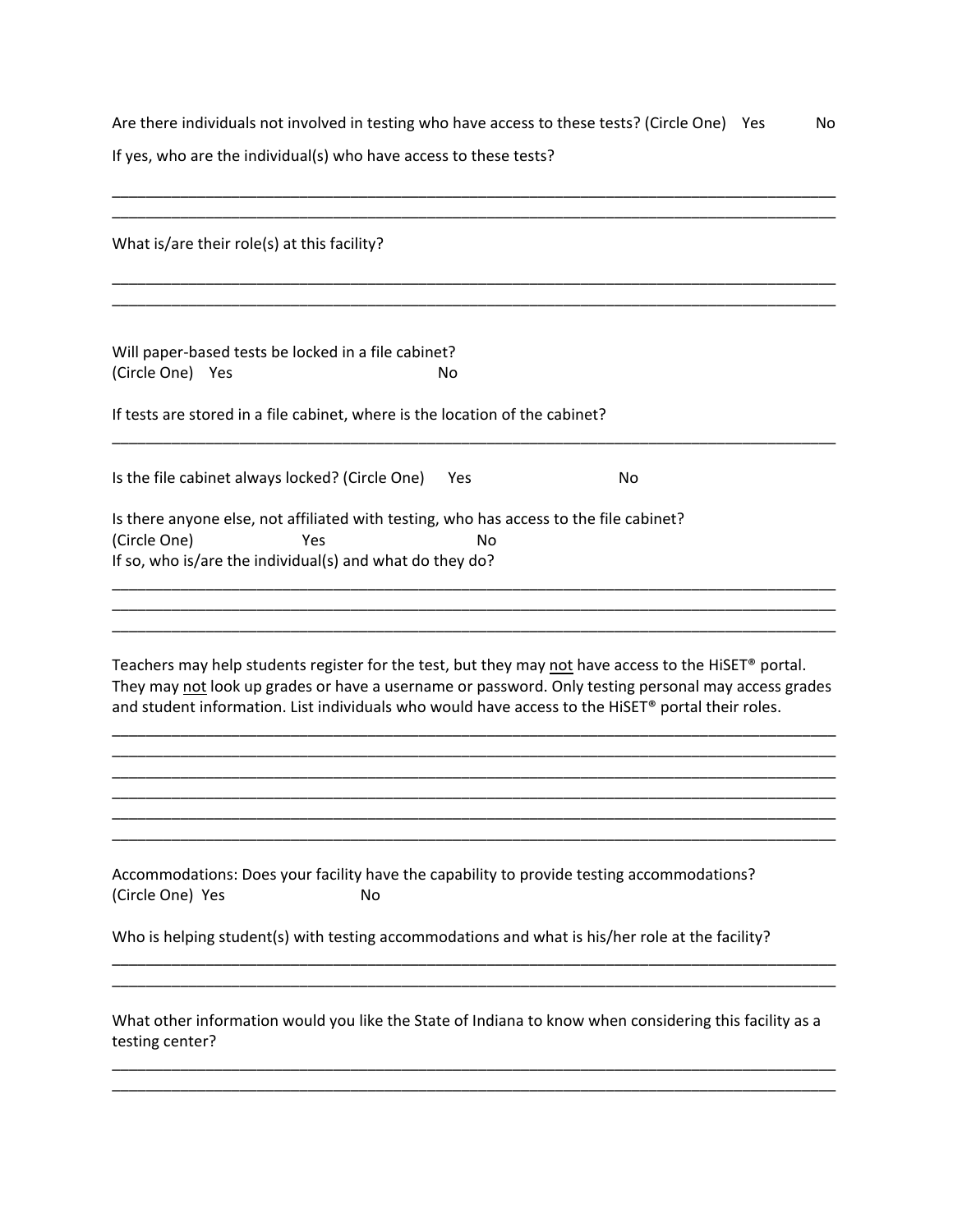Attached are qualifications for a HiSET® test center. This checklist is in the HiSET® Manual. Indiana uses this checklist to determine whether a facility can become a testing center.

| <b>SECURITY</b>                                                                                                                                                                                                                                                       | Yes/No | Who<br>has<br>access? | Role Description<br>(What does this<br>individual(s) do? | Comments: |
|-----------------------------------------------------------------------------------------------------------------------------------------------------------------------------------------------------------------------------------------------------------------------|--------|-----------------------|----------------------------------------------------------|-----------|
| Passwords are secured and/or locked up<br>and not posted in testing area, reception<br>area, or offices.                                                                                                                                                              |        |                       |                                                          |           |
| Testing room is locked and secured when<br>testing is not occurring.                                                                                                                                                                                                  |        |                       |                                                          |           |
| Access to the testing room key is limited<br>to authorized staff.                                                                                                                                                                                                     |        |                       |                                                          |           |
| Test center staff use secure check-in<br>procedures. Before examinees test, staff<br>must check their identification and obtain<br>their signatures on a sign-in sheet/roster.                                                                                        |        |                       |                                                          |           |
| HISET <sup>®</sup> scratch paper is distributed to<br>every test taker. Staff must verify that the<br>scratch paper is returned in its entirely<br>upon completion of testing.                                                                                        |        |                       |                                                          |           |
| A safe area is provided in which test<br>takers can store personal belongings. This<br>includes purses, books, backpacks, and<br>electronic devices. All cell phones must be<br>turned off. The only calculators allowed<br>are 4-function and scientific calculators |        |                       |                                                          |           |
| Provide a secured, locked storage area for<br>testing materials. Only individual(s) who<br>administer the test should have access to<br>these materials. Individuals involved with<br>instruction cannot have access to these<br>materials.                           |        |                       |                                                          |           |
| Recommendation: Test center has a test<br>center staffing succession plan.                                                                                                                                                                                            |        |                       |                                                          |           |
| Recommendation: Test administrators<br>regularly change their individual software<br>passwords (recommend every 30-days).                                                                                                                                             |        |                       |                                                          |           |
| Recommendation: Criminal background<br>checks are part of hiring practices for test<br>center staff.                                                                                                                                                                  |        |                       |                                                          |           |
| HISET <sup>®</sup> administrations are always<br>monitored by a test administrator or<br>proctor.                                                                                                                                                                     |        |                       |                                                          |           |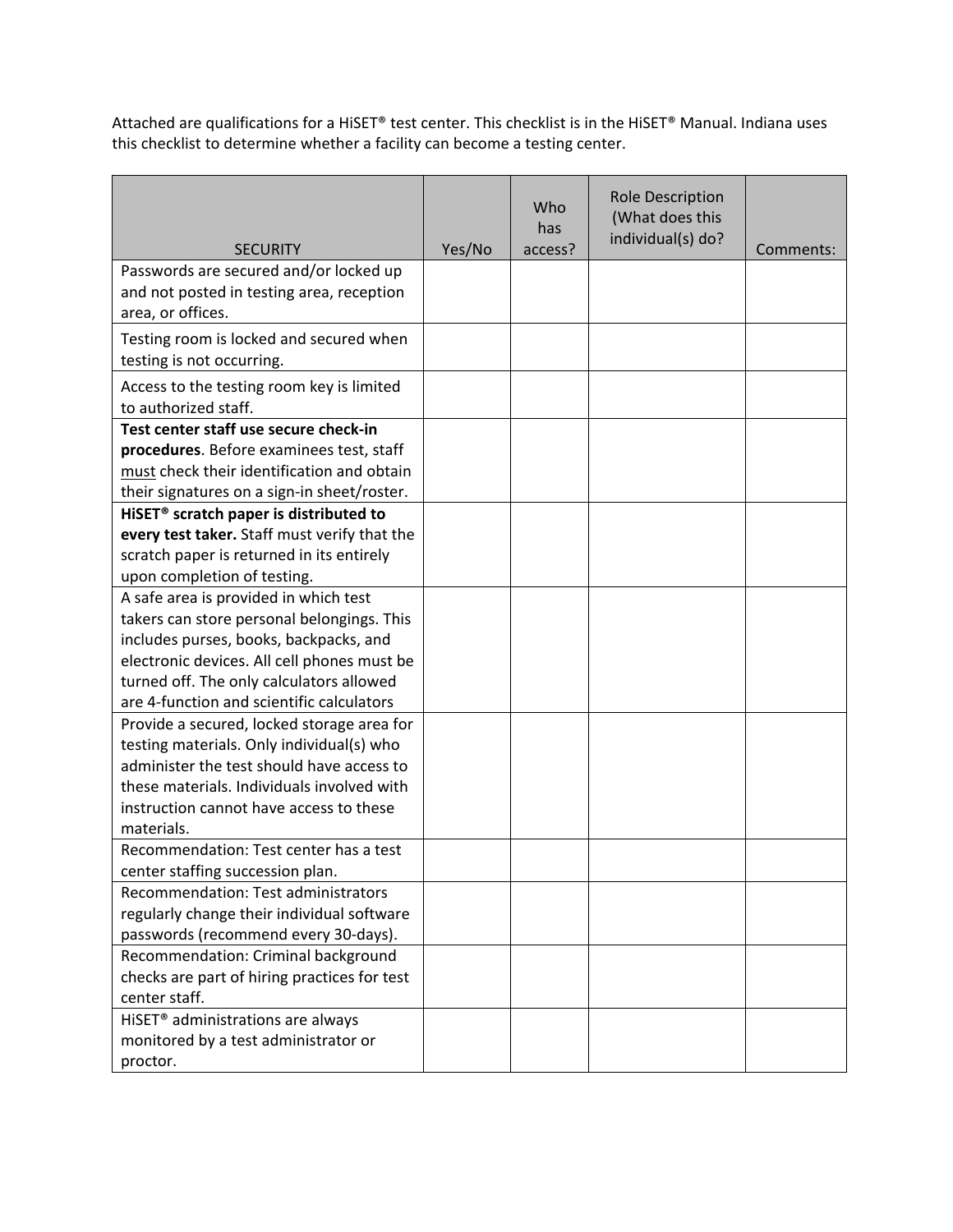| A test center staff member is always        |  |  |
|---------------------------------------------|--|--|
| present in the testing room during testing  |  |  |
| sessions. Testing staff walk through the    |  |  |
| testing room at 10-minute intervals.        |  |  |
| Each workstation is completely visible to a |  |  |
| test center staff member and within         |  |  |
| hearing distance of the test center staff.  |  |  |
| Testing staff can access the workstations   |  |  |
| within 10 seconds of an issue.              |  |  |
| Testing room is located within a locked,    |  |  |
| enclosed room and supervised when           |  |  |
| unlocked.                                   |  |  |
| Provide a secure and safe testing area.     |  |  |
| Provide comfortable seating and room        |  |  |
| temperature for test takers during          |  |  |
| testing.                                    |  |  |
| The door to the testing room is closed to   |  |  |
| provide a quiet testing environment.        |  |  |
| Testing room is entered directly from an    |  |  |
| administration/reception area.              |  |  |
| Desks/tables are arranged where testers     |  |  |
| cannot see each other, and test takers do   |  |  |
| not have a view of any screen other than    |  |  |
| their own.                                  |  |  |
| For computer-based testing, dividers        |  |  |
| cannot be used. There must be a 5 feet      |  |  |
| distance between test takers. For paper-    |  |  |
| based administration, the separation        |  |  |
| distance should be measured from the        |  |  |
| center of the test.                         |  |  |
| Test center personnel have access to a      |  |  |
| telephone available to facilitate           |  |  |
| contacting ETS Technical Support or the     |  |  |
| ETS Office of Testing Integrity.            |  |  |
| An area next to the testing room used for   |  |  |
| test taker registration and for monitoring  |  |  |
| testing center activity is provided.        |  |  |
| Test center accommodates reasonable         |  |  |
| privacy for test taker identification       |  |  |
| verification and prevents exposure of       |  |  |
| information to other test takers.           |  |  |
| Recommendation: A sign is posted            |  |  |
| outside the test center indicating "Testing |  |  |
| is in progress. Please be quiet."           |  |  |
| Staff must treat test takers in a           |  |  |
| professional and courteous manner.          |  |  |